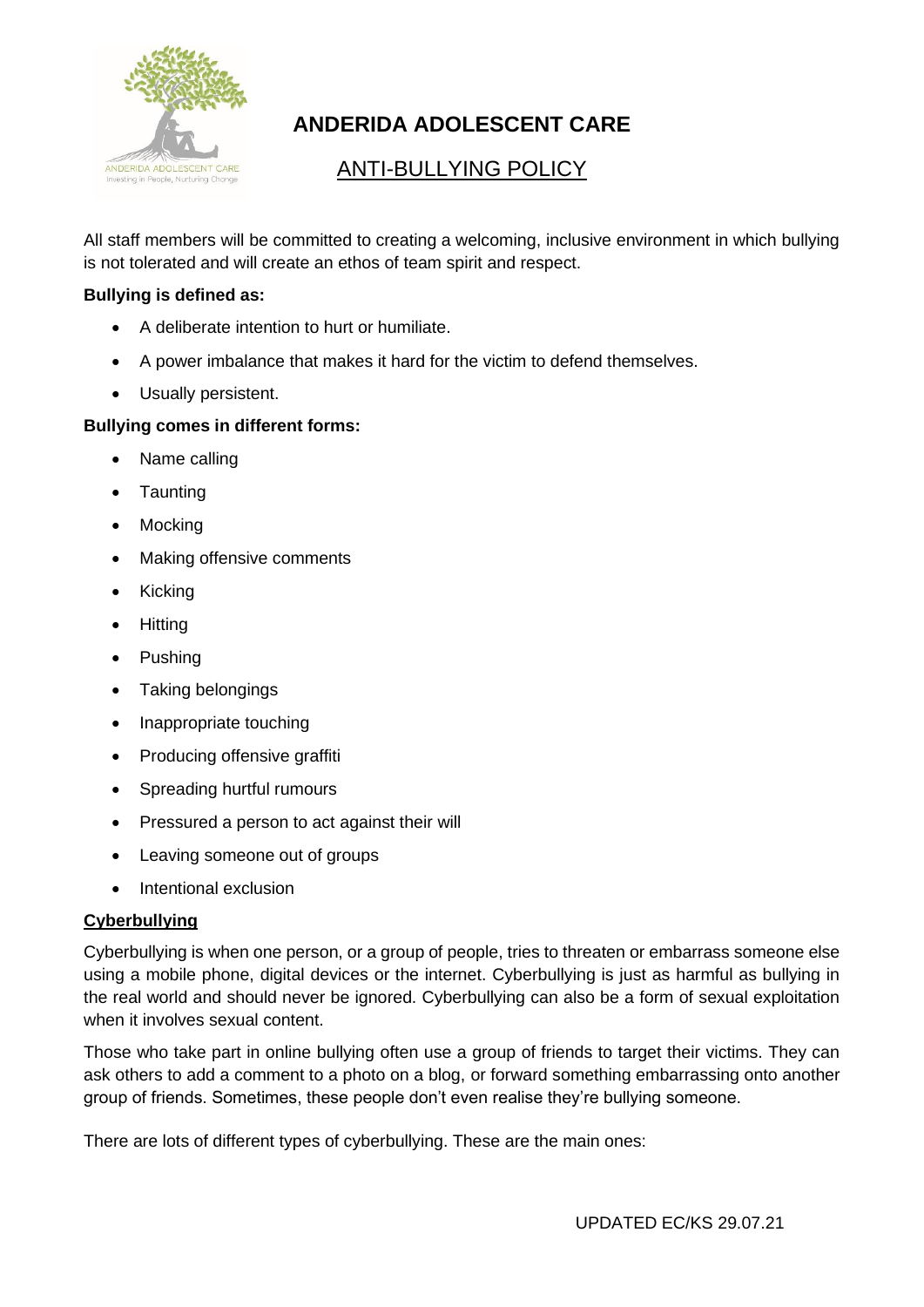**Email:** Sending emails that can be threatening or upsetting. Emails can be sent directly to a single target or to a group of people to encourage them to become part of the bullying. These messages (or 'hate mails') can include examples of racism, sexism and other types of prejudice.

Forwarding and laughing at these messages becomes part of the bullying.

**Instant messenger and chat rooms:** Sending instant messenger and chat room messages to friends or direct to a victim. Others can be invited into the bullying conversations and they then become part of it by laughing.

**Social networking sites:** Setting up profiles on social networking sites to make fun of someone. By visiting these pages or contributing to them, individuals become part of the problem and add to the feelings of unhappiness felt by the victim. Posting intentionally hurtful comments on line.

**Mobile phone:** Sending humiliating and abusive text or video messages, as well as photo messages and phone calls over a mobile phone. This includes anonymous text messages over short distances using Bluetooth technology and sharing videos of physical attacks on individuals (happy slapping).

**Interactive gaming:** Games consoles allow players to chat online with anyone they find themselves matched with in a multi-player game. Sometimes cyber bullies abuse other players and use threats. They can also lock victims out of games, spread false rumours about someone or hack into someone's account.

**Sending viruses:** Some people send viruses or hacking programmes to another person that can destroy their computers or delete personal information from their hard drive.

**Abusing personal information:** Many victims of cyberbullying have complained that they have seen personal photos, emails or blog postings posted where others could see them without their permission.

Social networking sites make it a lot easier for web users to get hold of personal information and photos of people. They can also get hold of someone else's messaging accounts and chat to people pretending to be the victim.

#### **The effects of Cyberbullying**

Even though cyberbullying cannot physically hurt individuals/young people, it can still leave them feeling mentally vulnerable and very upset. They can also feel scared, lonely, stressed and believe that there is no way out.

Escaping cyberbullying can be very difficult. Anyone can get access to a mobile phone or the internet almost anywhere and so it can be tough for those on the receiving end to avoid it - even in the safety of their own home.

If any young people report or are observed being a victim of bullying or cyberbullying, staff will intervene immediately. Young people experiencing cyberbullying should be encouraged to:

- **Not reply**
- **Keep all abusive mail**  Whether it is email or text messages as it is all evidence